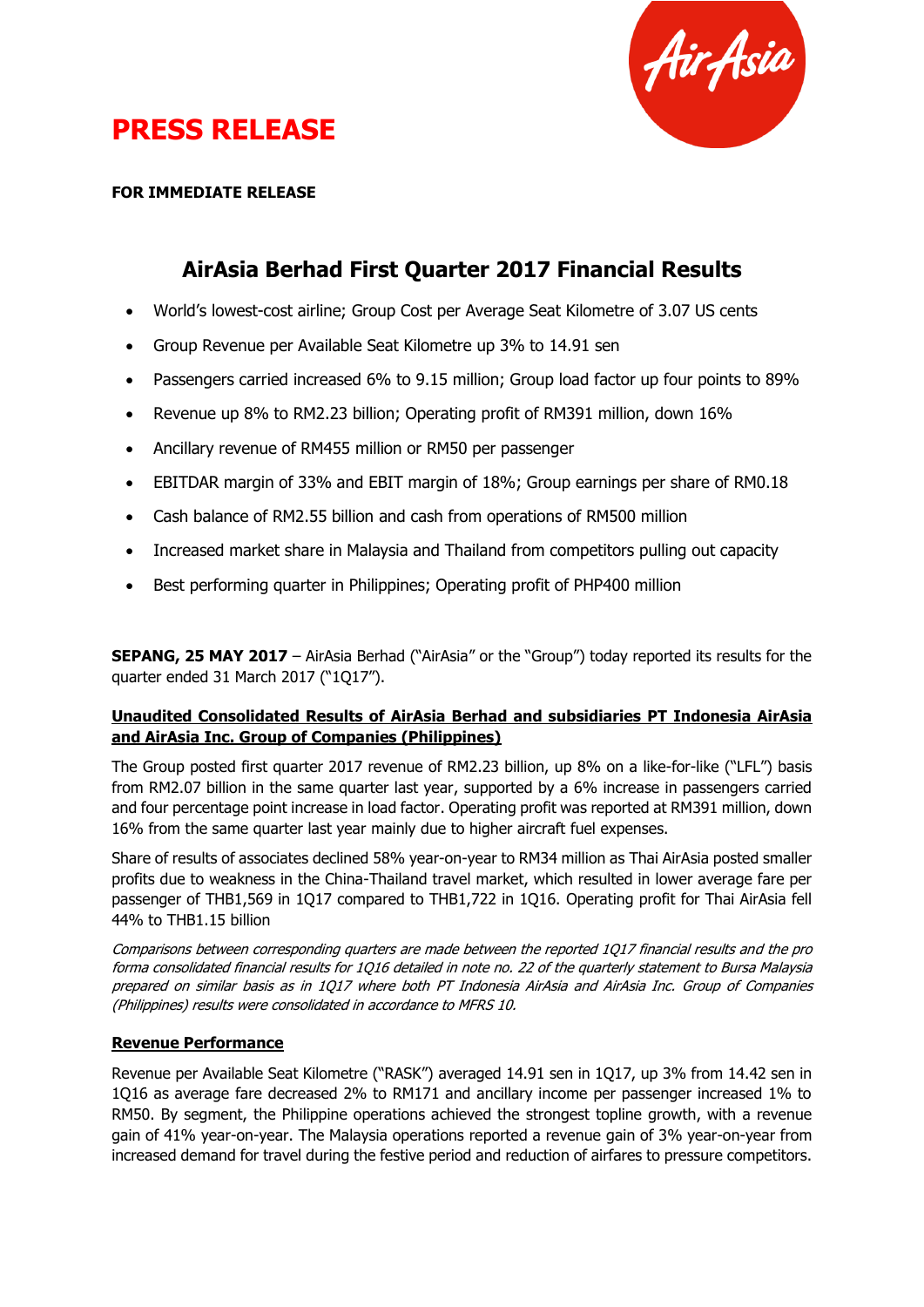



Thai AirAsia, an associate company of the Group, posted 1Q17 revenue of THB9.16 billion, up 2% from THB8.97 billion in the same quarter last year, supported by an 11.1% increase in passengers carried.

### **Cost Performance**

Cost per Available Seat Kilometre ("CASK") averaged 13.61 sen in 1Q17, up 14% from 11.97 sen in 1Q16 largely due to higher jet fuel prices. The average fuel price for the Group was US\$67 per barrel in 1Q17, compared to US\$56 per barrel in the same quarter last year. CASK ex-fuel increased by 9% from 7.87 sen to 8.60 sen due to staff costs and user charges rising by more than ASK growth. Staff costs increased from the previous year due to an increase in pilots' compensation. User charges rose on lower incentive payments from airports.

Thai AirAsia similarly reported an increase in CASK from 4.05 US cents in 1Q16 to 4.38 US cents in 1Q17 from higher jet fuel prices. Domestic operations in Thailand were additionally affected by a hike in excise tax on jet fuel used on domestic flights.

#### **Final dividend of 12 sen**

The Board of Directors announced a final dividend of 12 cents per share for the financial year 2016, the highest ever amount paid by the Group. The final dividend would be paid to shareholders on 23 June 2017.

#### **On the 1Q17 financial results, AirAsia Group CEO Tony Fernandes said:**

"With the start of consolidated accounts combining our Malaysia, Indonesia and Philippine units, we are taking a major step to being recognised as one airline, not many. AirAsia as OneAirAsia, sharing a single cost structure, brings immense benefits in terms of economies of scale and building a dominant position in the markets we operate in. We hope to include Thai AirAsia in our consolidated accounts beginning the second quarter.

"AirAsia Group load factor was up four points to 89% in 1Q17. Our operations in Malaysia, Thailand, Indonesia and Philippines all reported higher load factors in the first quarter of 2017. This was in line with our focus on increasing revenue per flight across our network.

"This quarter, Philippines AirAsia was the outperformer. We have turned around our business there with a reported operating profit of PHP400 million, the best quarter yet. Passenger count increased by 19% year-on-year and revenue by an even larger 41%. We have worked hard at reducing costs in the past year by streamlining our fleet. I am glad to report that CASK for Philippines AirAsia has fallen by 17% even as fuel prices have risen.

"Our associate Thai AirAsia managed to pull in revenue consistent with expectations despite less-thanfavourable conditions. Thailand is a natural tourist draw and would no doubt recover rapidly in the next quarters.

"On our balance sheet, the Company's net gearing ratio continues to show improvement quarter-onquarter and year-on-year and following the completion of the capital injection exercise in January of this year, is now down to 1.22 times at the end of 1Q17, compared to 1.33 times at the end of 4Q16."

#### **On the Group outlook, AirAsia Group CEO Tony Fernandes said:**

"AirAsia Group is growing fast this year, adding 29 new planes this year for a total group fleet of 201 aircraft by end-2017 (127 excluding associates' aircraft in Thailand, India and Japan). This is the most number of aircraft we have added in four years, demonstrating our confidence in the competitive environment in Asia.